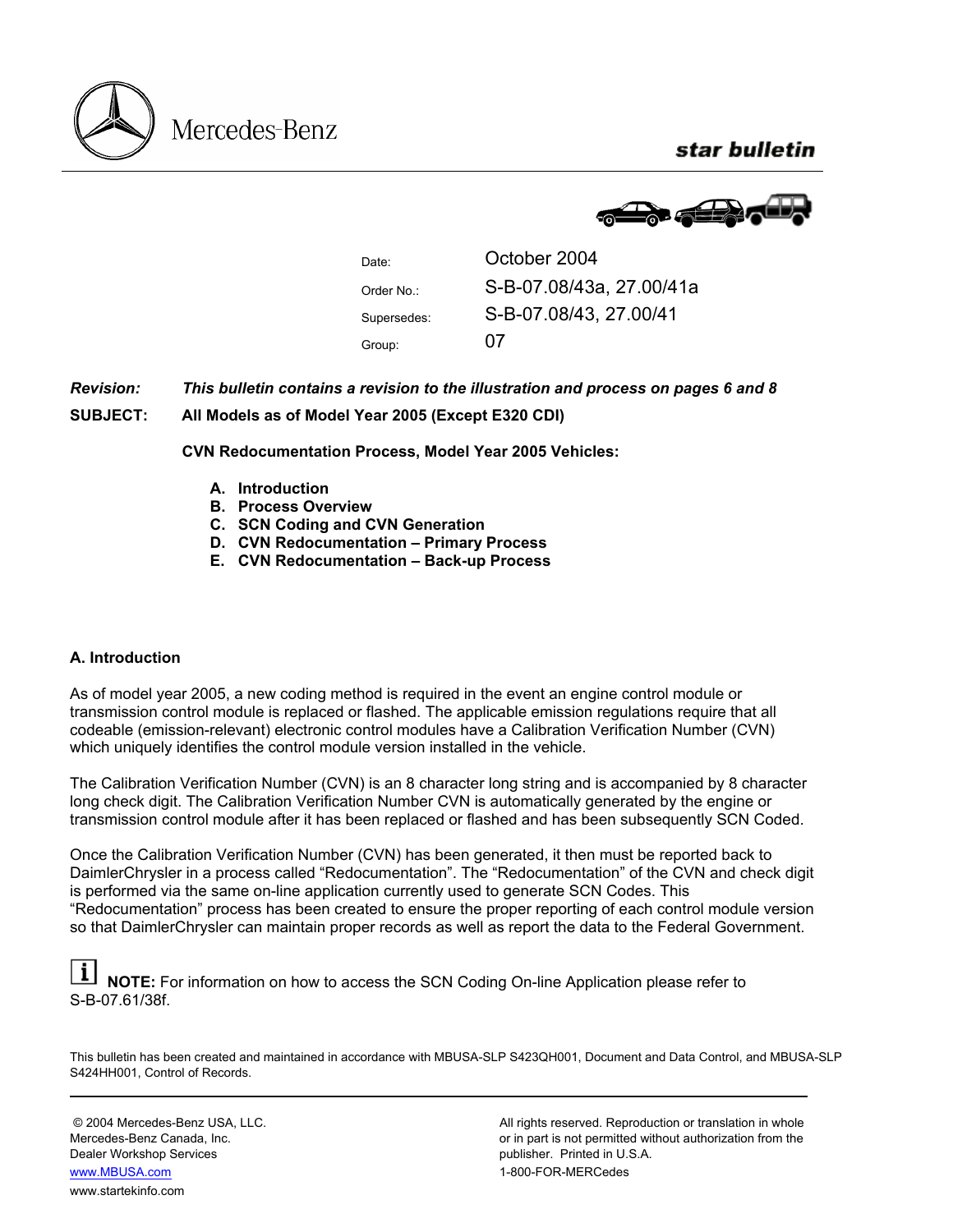## **B. Process Overview**

The CVN Redocumentation Process specified in this Service Bulletin is divided into three parts: SCN Coding and CVN Generation, CVN Redocumentation – Primary Process, and CVN Redocumentation – Back-Up Process.

## **SCN Coding and CVN Generation-**

In order to generate a CVN, the control unit must first be SCN Coded. The SCN Coding process is outlined within this Service Bulletin in Section C. After SCN Coding, the control unit will automatically generate the CVN and Check Digit [3] which then must be redocumented using the procedure outlined in Section D.

**I** NOTE: Failure to redocument the CVN immediately after SCN Coding (using the CVN Redocumentation – Primary Process outlined in Section D) will result in a pop-up message on the STAR Diagnosis System screen noting that there are vehicles that have not had their CVN redocumented. In addition to the pop-up message, a screen will be displayed showing the VIN and pertinent information of the vehicles that have not had their CVN redocumented. This pop-up message and vehicle record screen will be displayed every time the DAS application is used until the CVN that have not been redocumented are redocumented.

### **CVN Redocumentation – Primary Process –**

This process will allow the user to simply print out the CVN and Check Digit [3] and redocument them utilizing the familiar SCN Coding On-line Application. Once the CVN and Check Digit [3] have been redocumented, the SCN Coding On-line Application will generate a Release Code and Check Digit [4] to confirm to the user that the redocumentation was successful. This Release Code and Check Digit [4] then must be input into the STAR Diagnosis System in order to prove that redocumentation has successfully occurred.

**I** NOTE: For information on how to access the SCN Coding On-line Application please refer to S-B-07.61/38f.

## **CVN Redocumentation – Back-Up Process –**

**NOTE:** This process should only be used if it was not possible to redocument the CVN and Check Digit [3] at the time of SCN Coding.

In order to properly redocument, the VIN, CVN and Check Digit [3] must be determined as outlined in Section E. Once the VIN, CVN and Check Digit [3] have been obtained the user then must perform the Redocumentation utilizing the familiar SCN Coding On-line Application. After the CVN and Check Digit [3] have been redocumented, the SCN Coding On-line Application will generate a Release Code and Check Digit [4] to confirm to the user that the Redocumentation was successful. This Release Code and Check Digit [4] then must be input into the STAR Diagnosis System in order to prove that Redocumentation has successfully occurred.

H **NOTE:** Failure to input the Release Code and Check Digit [4] into the STAR Diagnosis System will result in a pop-up message on the STAR Diagnosis screen noting that there are vehicles that have not had their CVN redocumented. In addition to the pop-up message, a screen will be displayed showing the VIN and pertinent information of the vehicles that have not had their CVN redocumented. This pop-up message and vehicle records screen will be displayed every time the DAS application is used until the CVN that have not been redocumented are redocumented.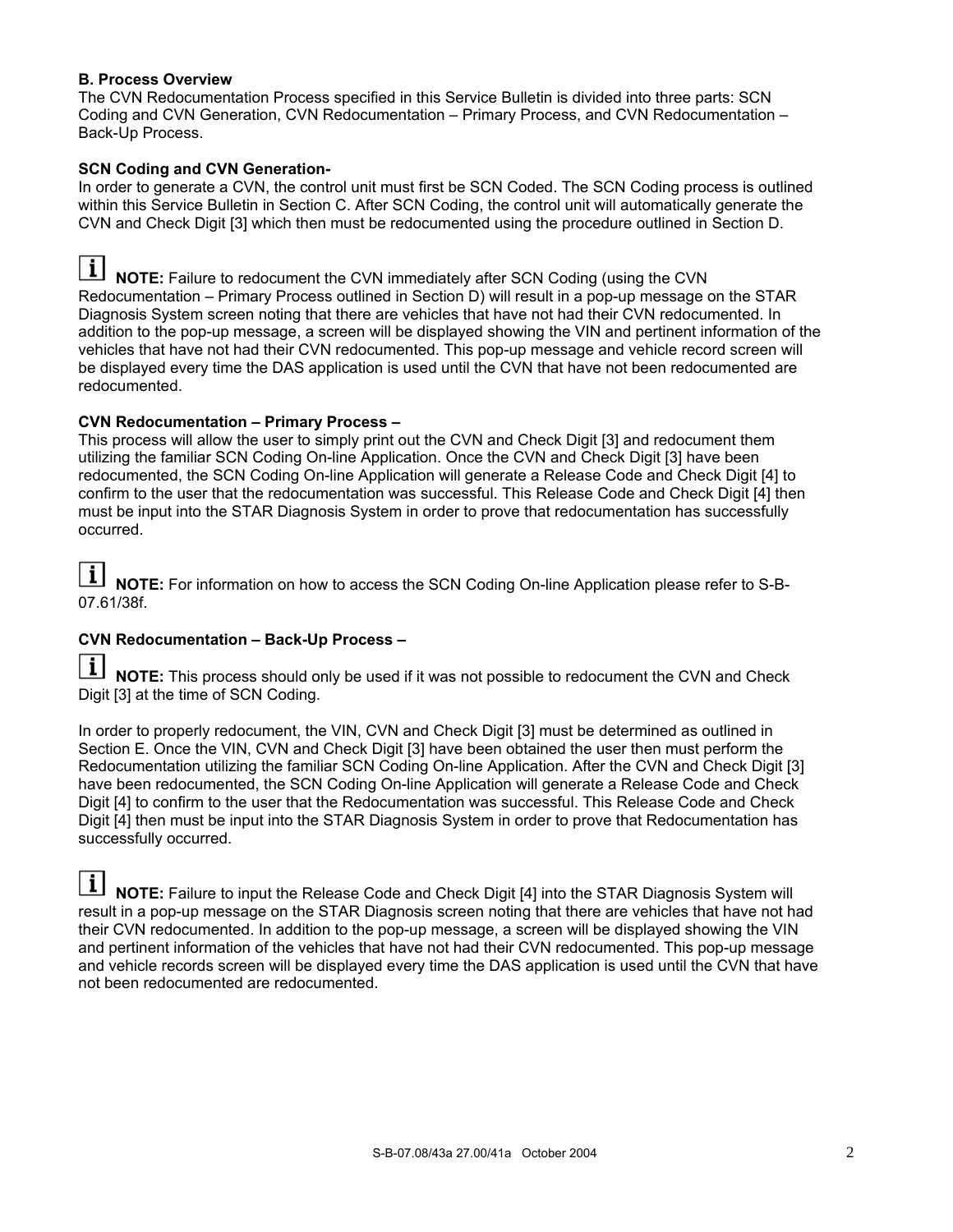# **C. SCN Coding And CVN Generation**

1. Determine vehicle data for SCN Coding (Figure 1)



2. Print out vehicle data for SCN Coding by pressing 'F11' (Figure 2)

| Determine vehicle data for SCN coding.<br>Vehicle ident no<br>WDB2200701A410662<br>MB code number<br>1131535479<br>95-8B-A3-A4<br>Check digit [1]<br>Print vehicle data with key F11 and poll the coding string, SCN and test digit using FDOK screen 4311<br>'Generation of SCN and coding string'.<br>For retrofitting operations, the retrofit codes are required additionally<br>After the data have been received, the coding can be transmitted to the control unit via menu item<br>'Perform SCN coding'.<br>If you have no access to FDOK, use button F4 to create and print out an application form for faxing. | Vehicle | 220.070 | Control unit ME-SFI 2.8 |
|--------------------------------------------------------------------------------------------------------------------------------------------------------------------------------------------------------------------------------------------------------------------------------------------------------------------------------------------------------------------------------------------------------------------------------------------------------------------------------------------------------------------------------------------------------------------------------------------------------------------------|---------|---------|-------------------------|
|                                                                                                                                                                                                                                                                                                                                                                                                                                                                                                                                                                                                                          |         |         |                         |
|                                                                                                                                                                                                                                                                                                                                                                                                                                                                                                                                                                                                                          |         |         |                         |
|                                                                                                                                                                                                                                                                                                                                                                                                                                                                                                                                                                                                                          |         |         |                         |
|                                                                                                                                                                                                                                                                                                                                                                                                                                                                                                                                                                                                                          |         |         |                         |
|                                                                                                                                                                                                                                                                                                                                                                                                                                                                                                                                                                                                                          |         |         |                         |
|                                                                                                                                                                                                                                                                                                                                                                                                                                                                                                                                                                                                                          |         |         |                         |
|                                                                                                                                                                                                                                                                                                                                                                                                                                                                                                                                                                                                                          |         |         |                         |
|                                                                                                                                                                                                                                                                                                                                                                                                                                                                                                                                                                                                                          |         |         |                         |
|                                                                                                                                                                                                                                                                                                                                                                                                                                                                                                                                                                                                                          |         |         |                         |

**Figure 2**

3. Retrieve SCN Code

 $\vert i \vert$ **NOTE:** For instructions on retrieving an SCN Code using the On-Line SCN Coding Application please refer to S-B-07.61/38f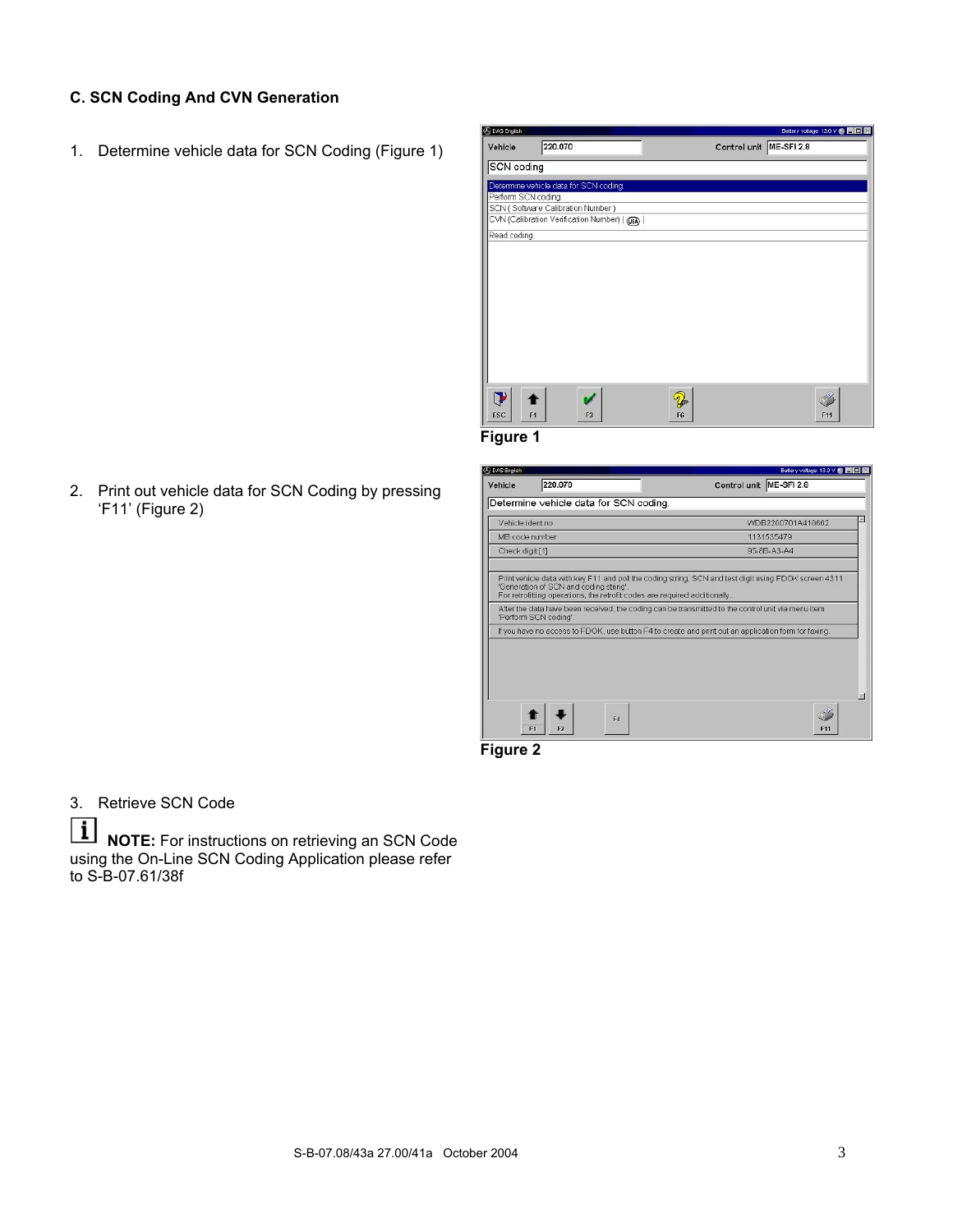4. Perform SCN Coding – Select 'Perform SCN Coding', Press 'F3'. (Figure 3)



**Figure 3**

5. Input SCN Code, then Press 'F3' (Figure 4)

 $\boxed{\mathbf{i}}$ **NOTE:** Please be sure to input all of the characters of the SCN Code that you have retrieved including any sets of zeros (00). In some cases you will not have enough characters to fill all of the empty fields, in this case you must leave these fields empty.

6. Switch ignition 'Off/On' as instructed. (Figure 5)

| <b>CO DAS English</b> |                                                      | Battery voltage: 13.0 V 卷 同回 E                                                                                                                                                                                                                                                             |
|-----------------------|------------------------------------------------------|--------------------------------------------------------------------------------------------------------------------------------------------------------------------------------------------------------------------------------------------------------------------------------------------|
| Vehicle               | 220.070                                              | Control unit ME-SFI 2.8                                                                                                                                                                                                                                                                    |
|                       | Perform SCN coding.                                  |                                                                                                                                                                                                                                                                                            |
| Vehicle ident no.     |                                                      | WDB2200701A410662                                                                                                                                                                                                                                                                          |
| MB code number        |                                                      | 1131535479                                                                                                                                                                                                                                                                                 |
| Coding string         |                                                      | $-56$ $-$ F1 $-01$ $-01$ $-06$ $-00$<br>40<br>00<br>$-01 - 08 - B3 - 81 - B3 - 81$<br>04<br>30 <sup>°</sup><br>$-6E - FB - 10 - 4F - 89 - BF -$<br>OD<br>19<br>$-54$ $-20$ $-00$ $-00$ $-00$ $-00$<br>$\sqrt{0}$<br>41<br>$-00 - 00 - 00 - 00 - 00 - 00 - 00 - 00$<br>00<br>$00 - 00 - 00$ |
| SCN                   |                                                      | $1131535479 - 15 - 0049$                                                                                                                                                                                                                                                                   |
| Check digit [2]       |                                                      | $86 - 05 - 3F - 97$<br>E                                                                                                                                                                                                                                                                   |
|                       | <b>YES</b><br>N <sub>O</sub><br>F <sub>3</sub><br>F1 | <b>F11</b><br>FА                                                                                                                                                                                                                                                                           |

#### **Figure 4**

| <b>BDAS English</b>  |                     | <b>B</b> DAS English |
|----------------------|---------------------|----------------------|
| Vehicle              | 220.070             | 220.070<br>Vehicle   |
|                      | Perform SCN coding. | Perform SCN coding.  |
|                      |                     |                      |
|                      |                     |                      |
|                      |                     |                      |
|                      |                     |                      |
| Switch off ignition. |                     | Switch on ignition.  |
|                      |                     |                      |
|                      |                     |                      |
|                      |                     |                      |
|                      |                     |                      |
|                      |                     |                      |
|                      |                     |                      |
|                      |                     |                      |
| - :<br>- - -- -      | -                   |                      |

**Figure 5**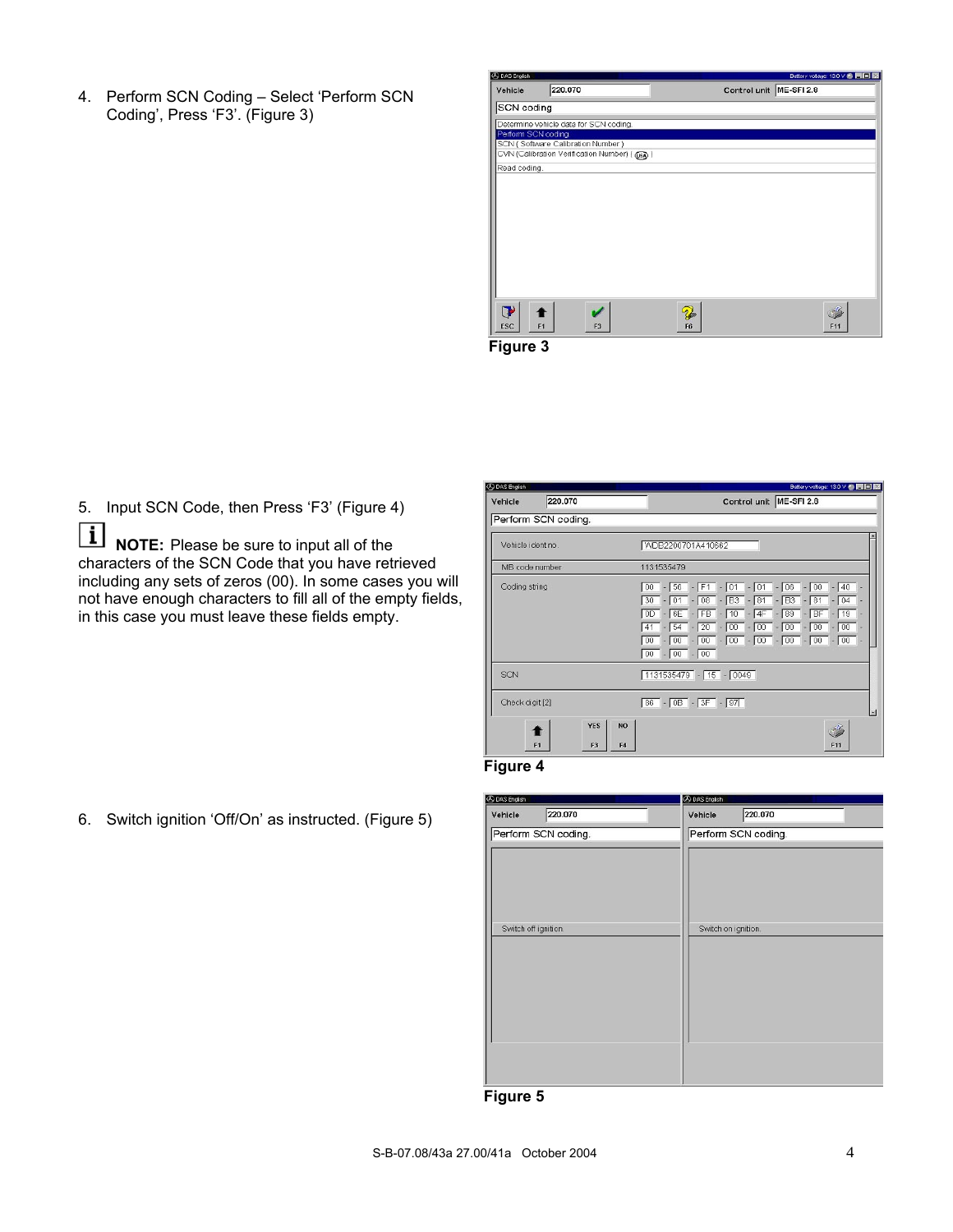7. The Control Module will be reset. (Figure 6)



#### **Figure 6**

**B** DAS English  $\blacksquare$ Vehicle 220.070 Control unit ME-SFI 2.8 Perform SCN coding. Please wait 180 s.



| Vehicle          | 220.070             | Bettery votage: 13.0 V ● 四回图<br>Control unit ME-SFI 2.8                                                                         |
|------------------|---------------------|---------------------------------------------------------------------------------------------------------------------------------|
|                  | CVN redocumentation |                                                                                                                                 |
| Vehicle ident no |                     | WDB2200701A410662                                                                                                               |
| MB code number   |                     | 1131535479                                                                                                                      |
| CVN              |                     | AF82B393                                                                                                                        |
| Check digit [3]  |                     | E4-8b-84-94                                                                                                                     |
|                  |                     | If you have no access to FDOK, use button F5 to create and print out an application form for faxing.                            |
| Release code     |                     |                                                                                                                                 |
| Check digit [4]  |                     | $\Box$<br><u>estas estas en la propia de la propia de la propia de la propia de la propia de la propia de la propia de la p</u> |

**Figure 8**

8. After the SCN Coding process, the CVN is automatically read out of the ECM. The calculation of the CVN may take up to 180 seconds. (Figure 7)

- 9. The CVN and Check Digit [3] are displayed on the SDS Screen. Press 'F11' to print out the CVN and Check Digit [3]. (Figure 8)
- 10. The CVN must now be redocumented.

 $\vert \hspace{0.5pt} \mathrm{i} \hspace{0.5pt} \vert$ **NOTE:** If the CVN is to be redocumented at this time please proceed to Section D.

**[CVN Redocumentation - Primary procedure]**

 $\overline{\mathbf{i}}$ **NOTE:** If the CVN is to be redocumented at a later date please proceed to Section E.

**[CVN Redocumentation - Back-up procedure]**

 $\boxed{\mathbf{i}}$ **NOTE:** The SCN Coding process is complete at this stage and the vehicle can be released.

 $\vert \mathbf{i} \vert$ **NOTE:** If the ME Control unit has been replaced, drive authorization may need to be performed.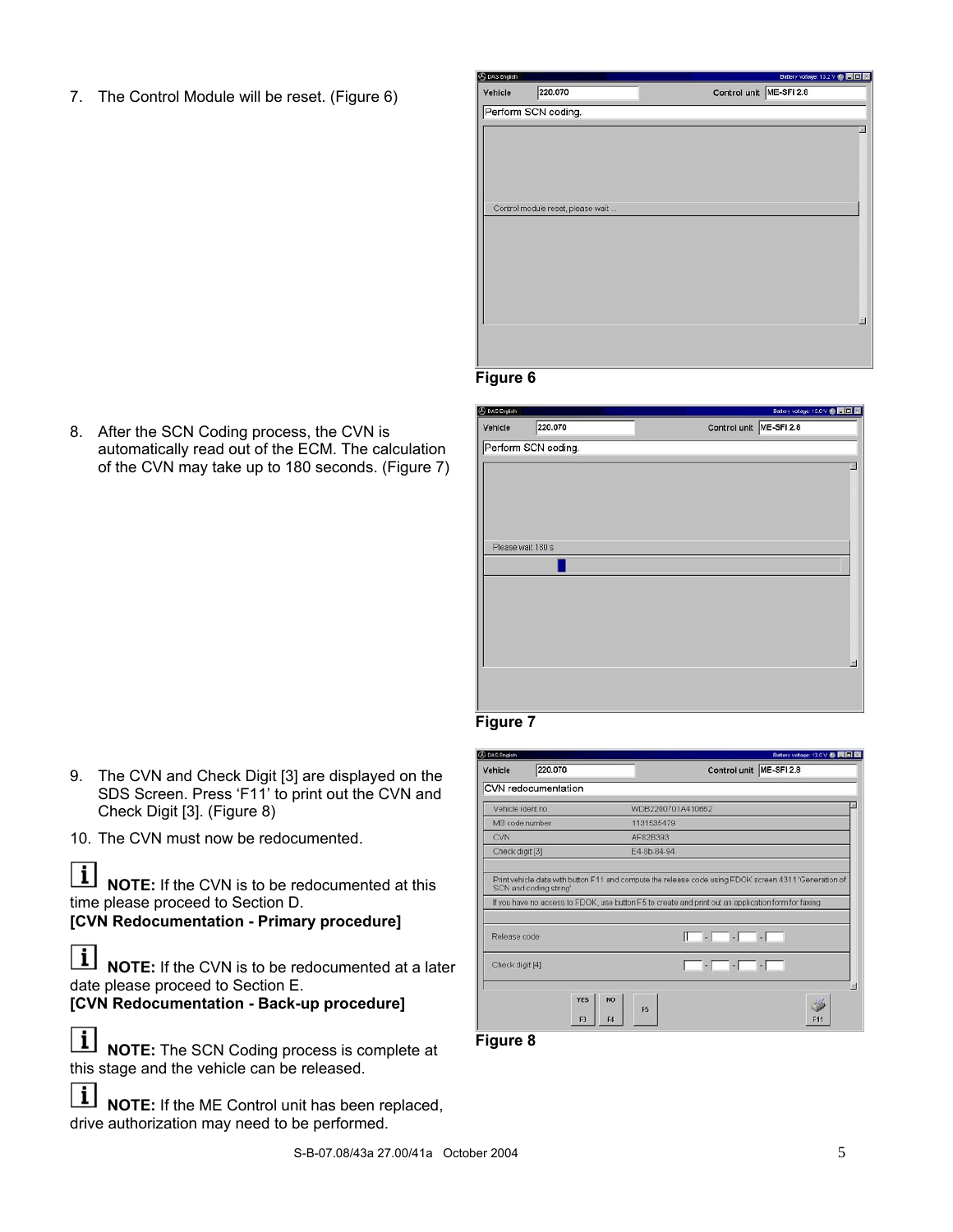## **D. CVN Redocumentation - Primary Procedure**

Using the CVN and Check Digit [3] from the sheet printed in Section C, Step 9,

1. Input the CVN and Check Digit [3] into the respective fields in the SCN Coding On-line Application. (Figure 9)

| i | **NOTE:** For information on how to access the SCN Coding On-line Application please refer to S-B-07.61/38f

- 2. Press 'F5 CVN Redocument' Button, Release Code and Check Digit [4] will be created.
- 3. Click the 'OK' Button. The Release Code and Check Digit [4] will be displayed. (Figure 10)
- 4. Press 'F11 Print' Button to Print the Release Code and Check Digit [4]. (Figure 10)

| STAR NETWORK            |                                                               |                                                                  | $\Box$ o $\mathbf{x}$                                                                                                                                                                                                                                                                                                                                       |
|-------------------------|---------------------------------------------------------------|------------------------------------------------------------------|-------------------------------------------------------------------------------------------------------------------------------------------------------------------------------------------------------------------------------------------------------------------------------------------------------------------------------------------------------------|
| <b>DAIMLERCHRYSLER</b>  | Overview Coding<br>r Vehicle data<br>FINANN MDB2200701A410562 |                                                                  | Category PRW<br>$\overline{\phantom{a}}$                                                                                                                                                                                                                                                                                                                    |
|                         | Engine control unit                                           |                                                                  |                                                                                                                                                                                                                                                                                                                                                             |
|                         | Part number 1131535479                                        | $r$ Status · instructions -                                      |                                                                                                                                                                                                                                                                                                                                                             |
| Applications<br>SDflash | Control unit software                                         | $-8CN$<br>Coding string:                                         | Information:SCN and coding string available. CVN is mandatory.<br>Next steps: Switch to DAS and go to SCN coding screen. Save and enter CVN and check digit 3 from I<br>00 56 F1 01 01 06 00 40<br>00 6E<br>30 01 08 83 81 83 81 04<br>A<br>00 00 00 00<br>FD 10 4F 09 BF 19<br>41 54 20 00 00 00 00 00<br>00 00 00 00 00 00 00<br>$\overline{\phantom{a}}$ |
|                         |                                                               | <b>SCNL</b>                                                      | Check digit 2: FD 7E E1 2C<br>1131535479 15 0049                                                                                                                                                                                                                                                                                                            |
| Tools<br>Star Setup     | Check digit 1 95 88 A3 A4                                     | - CVN<br><b>CVN</b><br>D74559B5<br>$\mathbf{r}$<br>Release code: | Check digit 3: 4E EE 08 D1<br>Check digit 4:                                                                                                                                                                                                                                                                                                                |
|                         | F2 Steuergerätedaten eingeben<br>F10 New vehicle              | F3 QUEry<br>F5 CVN rückdokumentieren                             | F11 Print<br>10.AT20_003                                                                                                                                                                                                                                                                                                                                    |
| Help<br>Menu            | Retrieves the CVN release code.<br>Logout                     |                                                                  |                                                                                                                                                                                                                                                                                                                                                             |





### **Figure 10**

5. Enter the Release Code and Check Digit [4] into the respective areas on the SDS Screen, Press 'F3' to complete the redocumentation. (Figure 11)

| Vehicle           | 220.070                 | Control unit                                                                                                                                                                                                  | ME-SFI 2.8 |
|-------------------|-------------------------|---------------------------------------------------------------------------------------------------------------------------------------------------------------------------------------------------------------|------------|
|                   | CVN redocumentation     |                                                                                                                                                                                                               |            |
| Vehicle ident no. |                         | WDB2200701A410662                                                                                                                                                                                             |            |
| MB code number    |                         | 1131535479                                                                                                                                                                                                    |            |
| <b>CVN</b>        |                         | AF82B393                                                                                                                                                                                                      |            |
| Check digit [3]   |                         | F4-8b-84-94                                                                                                                                                                                                   |            |
|                   | SCN and coding string'. | Print vehicle data with button F11 and compute the release code using FDOK screen 4311 'Generation of<br>If you have no access to FDOK, use button F5 to create and print out an application form for faxing. |            |
| Release code      |                         | $95 - 85 - A3 - A4$                                                                                                                                                                                           |            |
| Check digit [4]   |                         | $3F - 97 - 68 - 9D$                                                                                                                                                                                           |            |

**Figure 11**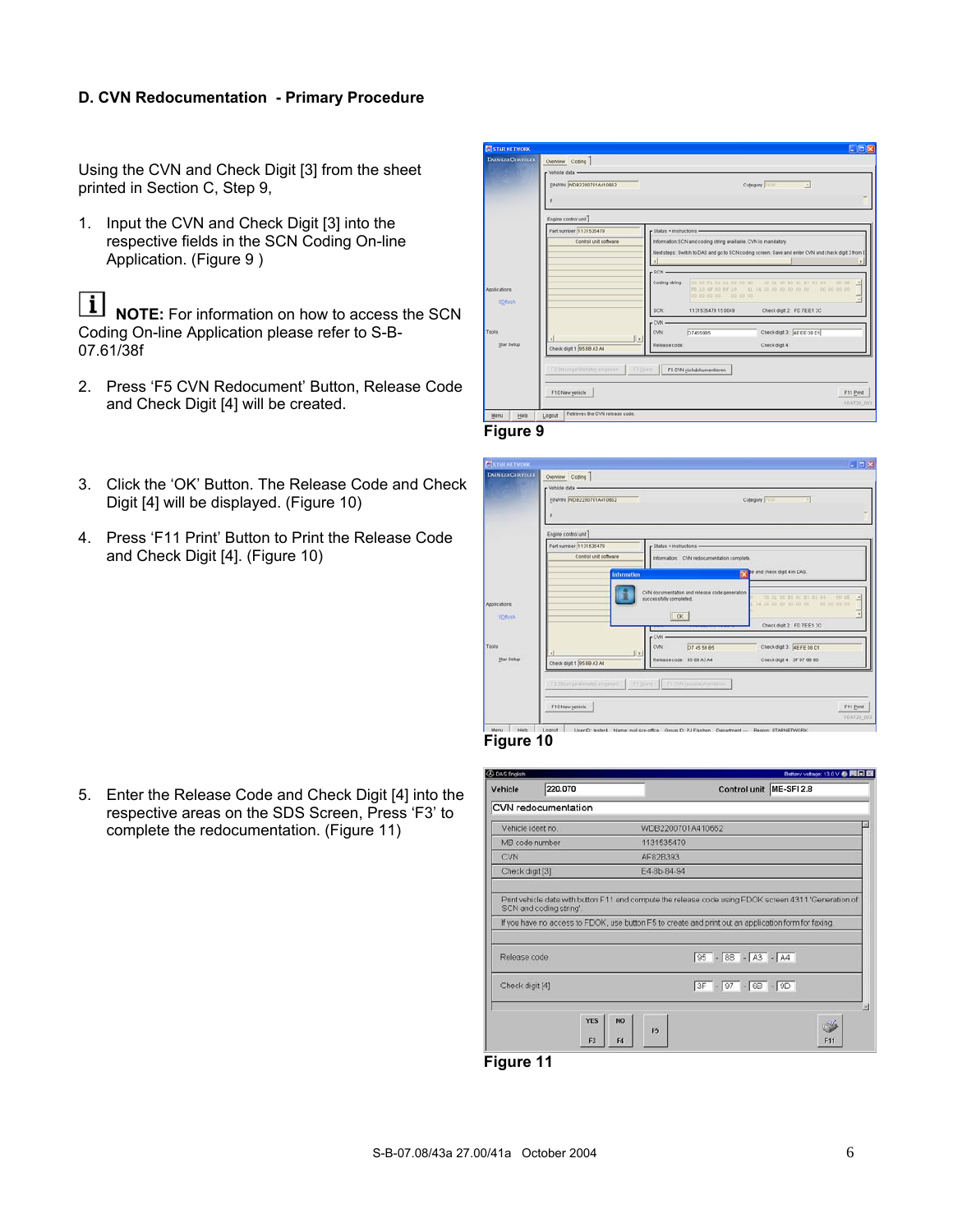#### **E. CVN Redocumentation – Back-Up Process**

The Back-up Process should only be used when it is not possible to redocument the CVN and Check Digit [3] at the time of SCN Coding.

1. Select 'Cars', Press 'F3' (Figure 12)



**Figure 12**

**CVN redocumentation** i There are more vehicle data records to be redocumented.

## **Figure 13**

| The CVN and respective vehicles that have not been         |
|------------------------------------------------------------|
| redocumented will be displayed. For each of the entries    |
| displayed you must redocument the CVN and Check            |
| Digit [3] to 'unlock' and clear the entry from the screen. |

2. A message will be displayed noting that at least one CVN from at least one vehicle has not been

redocumented. (Figure 13)

3. Press 'F11' button to print a record of all CVN/vehicles that must be redocumented. (Figure 14)

| Vehicle           | 220.070           |                          |                                                                   | Control unit ME-SFI 2.8 |                 |
|-------------------|-------------------|--------------------------|-------------------------------------------------------------------|-------------------------|-----------------|
|                   |                   |                          | CVN redocumentation - All vehicle data records to be redocumented |                         |                 |
| <b>VIN</b>        |                   | Control unit             | <b>MB</b> code number                                             | CVN                     | Check digit [3] |
|                   | WDB2200701A410662 | Engine<br>[MOTOR]        | 1131535479                                                        | AF82B393                | E4-8B-84-94     |
| WDB2030641A000001 |                   | Engine<br><b>IMOTOR1</b> | 1121533179                                                        | 18D04203                | F5-D7-CD-21     |
| WDBRF61J02E008829 |                   | Engine<br><b>MOTOR1</b>  | 1121533179                                                        | 148D704D                | C5-0D-1B-F1     |
|                   |                   |                          |                                                                   |                         |                 |
|                   |                   |                          | 2                                                                 | Ú                       |                 |

**Figure 14**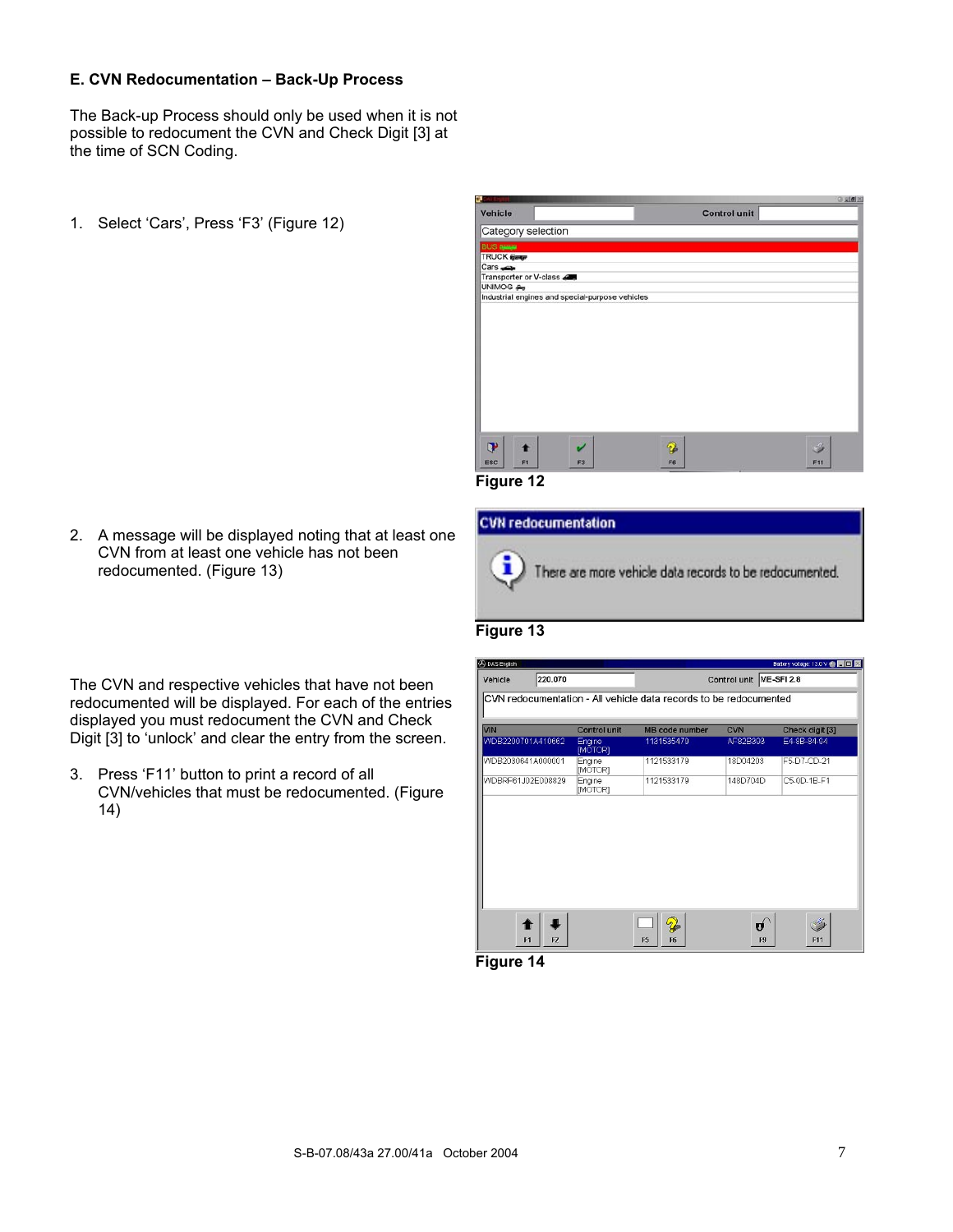Redocument CVN and Check Digit [3] using SCN Coding On-Line Application

 $\lceil i \rceil$ **NOTE:** For information on how to access the SCN Coding On-line Application please refer to S-B-07.61/38f

- 4. Using the CVN and Check Digit [3] from the sheet printed in Section E, Step 3, input the CVN and Check Digit [3] into the respective fields in the SCN Coding On-line Application. (Figure 15)
- 5. Press 'F5 CVN Redocument' Button, Release Code and Check Digit [4] will be created. **Figure 15**
- 6. Click the 'OK' Button. The Release Code and Check Digit [4] will be displayed. (Figure 16)
- 7. Press 'F11 Print' Button to Print the Release Code and Check Digit [4]. (Figure 16)

You must now select the CVN/vehicle record that you

8. Select the CVN/vehicle record that you wish to clear by highlighting, then press 'F9' (Figure 17)

wish to 'unlock' and clear.

| <b>SESTAR NETWORK</b><br><b>DAIMLERCHRYSLER</b> |                               |                                                                |                                           |                                                                                                    | $ \Box$ $\times$         |
|-------------------------------------------------|-------------------------------|----------------------------------------------------------------|-------------------------------------------|----------------------------------------------------------------------------------------------------|--------------------------|
|                                                 | Overview Coding               |                                                                |                                           |                                                                                                    |                          |
|                                                 | - Vehicle data -              |                                                                |                                           |                                                                                                    |                          |
|                                                 | FINAN MODOSODIALINES          |                                                                |                                           | <b>CHANNA CLAU</b><br>۰                                                                            |                          |
|                                                 | Plys SA                       |                                                                |                                           |                                                                                                    |                          |
|                                                 |                               |                                                                |                                           |                                                                                                    |                          |
|                                                 | Engine control unit           |                                                                |                                           |                                                                                                    |                          |
|                                                 | Partnumber 1131535479         | - Status . instructions -                                      |                                           |                                                                                                    |                          |
|                                                 | Control unit software         | Information:SCN and coding string available. CVN is mandatory. |                                           |                                                                                                    |                          |
|                                                 |                               |                                                                |                                           | Next steps: Switch to DAS and go to SCN coding screen. Save and enter CVN and check digit 3 from I |                          |
|                                                 |                               |                                                                |                                           |                                                                                                    | $\mathbf{r}$             |
|                                                 |                               | $-SCN$                                                         |                                           |                                                                                                    |                          |
|                                                 |                               | Coding string:                                                 | 00 56 F1 01 01 06 00 40                   | 30 01 08 83 81 83 81 04                                                                            | 0562<br>$\overline{a}$   |
| Applications                                    |                               |                                                                | FD 10 4F 69 BF 19<br>00 00 00 00 00 00 00 | 41 54 20 00 00 00 00 00                                                                            | 00 00 00 00              |
| SDflash                                         |                               |                                                                |                                           |                                                                                                    | $\overline{\phantom{a}}$ |
|                                                 |                               | <b>SCNL</b>                                                    | 1131535479 15 0049                        | Check digit 2: FD 7E E1 2C                                                                         |                          |
|                                                 |                               | CVN                                                            |                                           |                                                                                                    |                          |
| <b>Tools</b>                                    |                               | <b>CVN</b><br>D74559B5                                         |                                           | Check digit 3: 4E EE 08 D1                                                                         |                          |
| Star Setup                                      | Check digit 1 95 89 A3 A4     | Release code:                                                  |                                           | Check digit 4:                                                                                     |                          |
|                                                 |                               |                                                                |                                           |                                                                                                    |                          |
|                                                 | F2 Steuergerätedaten eingeben | F3 QUEIV<br>F5 CVN rückdokumentieren                           |                                           |                                                                                                    |                          |
|                                                 |                               |                                                                |                                           |                                                                                                    |                          |
|                                                 |                               |                                                                |                                           |                                                                                                    |                          |
|                                                 | F10 New yehicle               |                                                                |                                           |                                                                                                    | F11 Print                |
|                                                 |                               |                                                                |                                           |                                                                                                    | 10AT20_003               |









**Figure 17**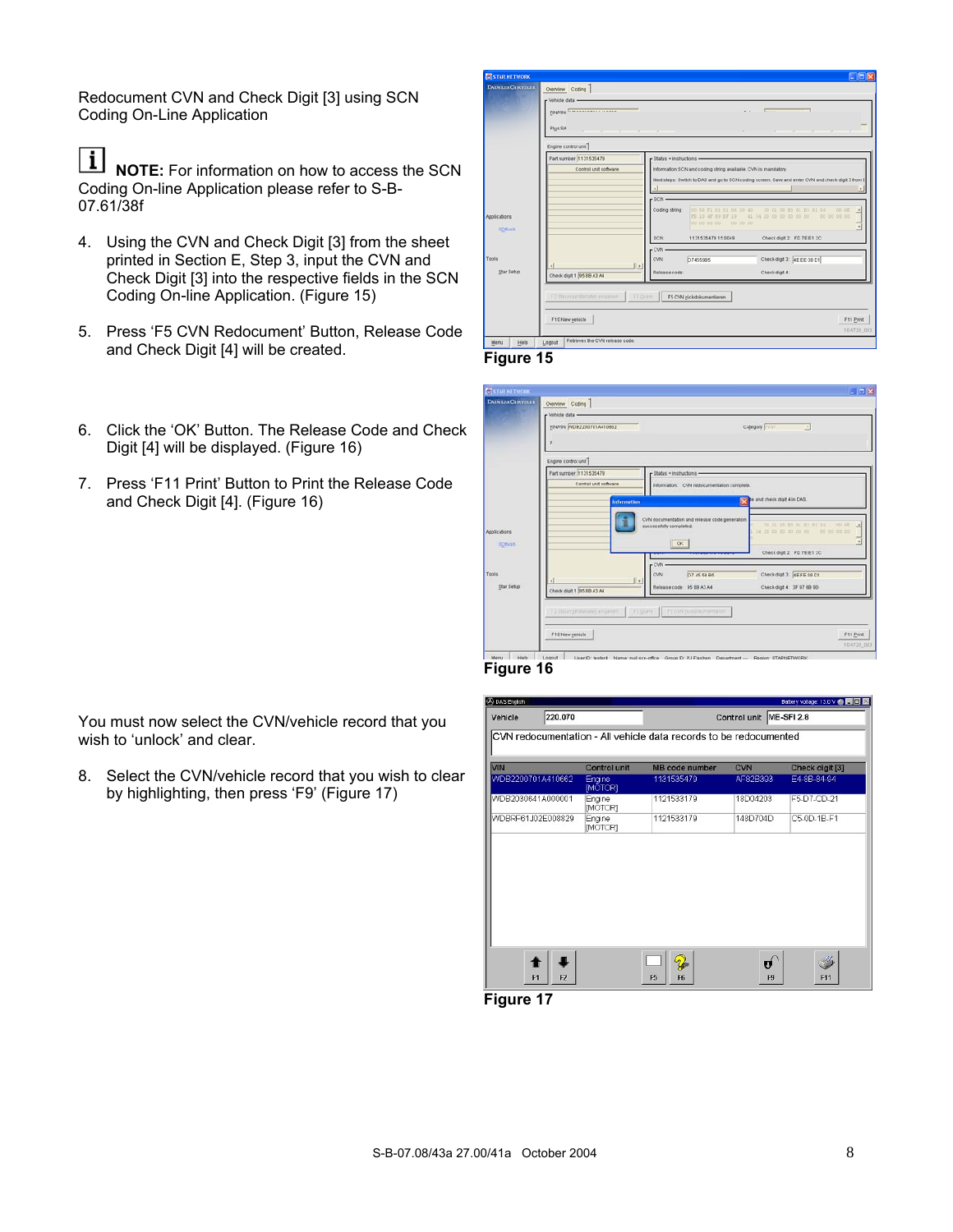9. Enter the Release Code and Check Digit [4] for the respective VIN, Press 'F3' (Figure 18)

| Vehicle             | Control unit        |  |
|---------------------|---------------------|--|
| CVN redocumentation |                     |  |
| Vehicle ident no.   | WDBRH81JX5F547964   |  |
| MB code number      | 1121534479          |  |
| <b>CVN</b>          | D42D9432            |  |
| Check digit [3]     | A1-88-96-62         |  |
| Release code        | $CD - BC - B9 - 66$ |  |
| Check digit [4]     | $90 - 61 - F0 - DC$ |  |
|                     |                     |  |
|                     |                     |  |
|                     |                     |  |
|                     |                     |  |
|                     |                     |  |
|                     |                     |  |

**Figure 18**

| <b>CAS</b> English                |                                                  |                                                                   | $a - a$    |
|-----------------------------------|--------------------------------------------------|-------------------------------------------------------------------|------------|
| Vehicle                           |                                                  | Control unit                                                      |            |
|                                   |                                                  | CVN redocumentation - All vehicle data records to be redocumented |            |
|                                   |                                                  |                                                                   |            |
|                                   |                                                  |                                                                   |            |
|                                   | All vehicle data records have been redocumented. |                                                                   |            |
|                                   |                                                  |                                                                   |            |
|                                   |                                                  |                                                                   |            |
|                                   |                                                  |                                                                   |            |
|                                   |                                                  |                                                                   |            |
|                                   |                                                  |                                                                   |            |
|                                   |                                                  |                                                                   |            |
|                                   |                                                  |                                                                   |            |
|                                   |                                                  |                                                                   |            |
|                                   |                                                  |                                                                   |            |
|                                   |                                                  |                                                                   |            |
| <b>J. Start W.</b> STAR DIAGNOSIS | pcAnywhere [In Ses   2 DAS English               |                                                                   | 司格 3 18:43 |

**Figure 19**

Once all vehicles have had their CVN and Check Digit [3] redocumented and their records 'unlocked' and cleared with the Release Code and Check Digit [4], the redocumentation process is complete. (Figure 19)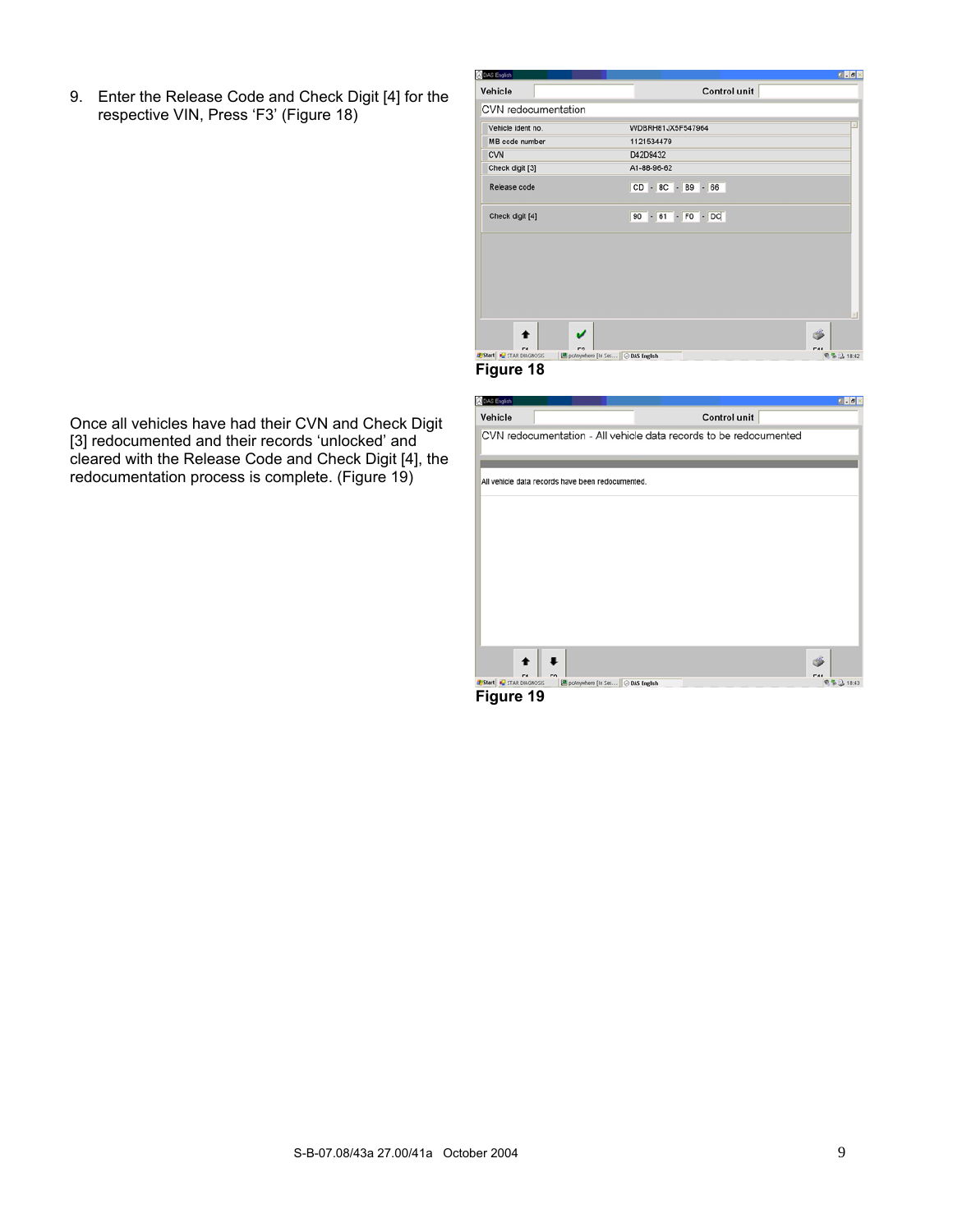$|i|$ **Note: The following allowable labor operations should be used when submitting a warranty claim for this repair.** 

**In Case of Warranty Flashing ME Control Unit:** 

- **Operation: Repair #1 Short test, perform (54-1011) Only can be claimed once per RO Operation Options. Engine Control Module - Flashing (after test), perform (07-8821) Control unit(ME/ETC) -CVN code(MY 2005 and newer), perform (02-3952)** 
	- **#2 Replacing ME Control Unit: Short test, perform (54-1011) Only can be claimed once per RO Engine Control Module - All Fuel Inj. Systems, replace(07-1628) Control unit(ME/ETC) -CVN code(MY 2005 and newer), perform (02-3952)**
	- **#3 Flashing ETC Control Unit: Short test, perform (54-1011) Only can be claimed once per RO Control Unit - Software install (54-0991) Control unit(ME/ETC) -CVN code(MY 2005 and newer), perform (02-3952)**
	- **#4 Replacing ETC Control Unit: Short test, perform (54-1011) Only can be claimed once per RO Control Module - For Electronic Transm. (722.6), replace (27-2351) or Valve Body (Electro-hydr.), r & r / repl. (27-4982) to be used with 722.9 transmissions only Control unit(ME/ETC)-CVN code(MY 2005 and newer), perform (02-3952)**

| <b>Damage Code</b>        | Oper.No. | <b>Time</b>                          | Model Ind.             |    |
|---------------------------|----------|--------------------------------------|------------------------|----|
| <b>Repair Option #1</b>   |          |                                      |                        |    |
| 54575 ED 8                | 54-1011  | .3 hours                             | 00                     |    |
|                           | 07-8821  | .3 hours                             | M1, M2, M6, M7, N1, P1 |    |
|                           |          |                                      | P2, P4, P6, P7, P8, P9 |    |
|                           |          |                                      | Q1, Q2, Q3, Q4, R1, S1 |    |
|                           |          |                                      | S2, S4, S5, T1, T2, T4 |    |
|                           |          |                                      | T5, U1, U3, U4         |    |
|                           | 02-3952  | .1 hours                             | M1, M2, M6, M7, N1, P1 |    |
|                           |          |                                      | P2, P4, P6, P7, P8, P9 |    |
|                           |          |                                      | Q1, Q2, Q3, Q4, R1, S1 |    |
|                           |          |                                      | S2, S4, S5, T1, T2, T4 |    |
|                           |          |                                      | T5, U1, U3, U4         |    |
| <b>Repair Option #2</b>   |          |                                      |                        |    |
| 54575 ** 7                | 54-1011  | .3 hours                             | 00                     |    |
| ** applicable damage type | 07-1628  | .3 hours                             | M0, N0, S1, S2, S4, S5 |    |
|                           |          |                                      | U1, U3, U4             |    |
|                           |          | .5 hours                             | P1, P2, P4, P6, P7     |    |
|                           |          |                                      | P8, P9, Q2, Q4, T1, T2 |    |
|                           |          |                                      | T4,T5,                 |    |
|                           |          | .6 hours                             | R <sub>1</sub>         |    |
|                           |          | .7 hours                             | Q1,Q3                  |    |
|                           | 02-3952  | .1 hours                             | M1, M2, M6, M7, N1, P1 |    |
|                           |          |                                      | P2, P4, P6, P7, P8, P9 |    |
|                           |          |                                      | Q1, Q2, Q3, Q4, R1, S1 |    |
|                           |          |                                      | S2, S4, S5, T1, T2, T4 |    |
|                           |          | S-B-07.08/43a 27.00/41a October 2004 |                        | 10 |